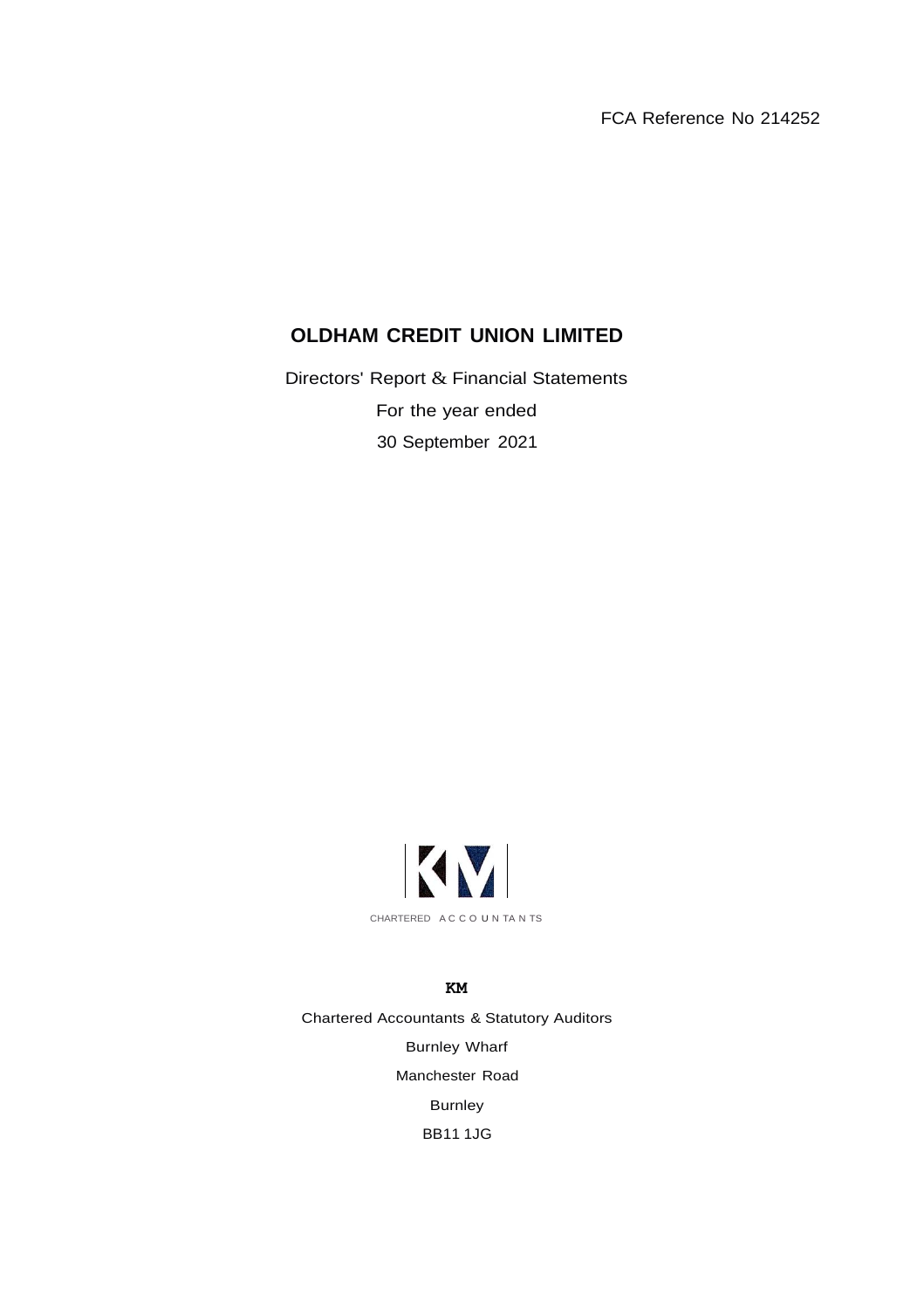# ANNUAL REPORT & FINANCIAL STATEMENTS

FOR THE YEAR ENDED 30 SEPTEMBER 2021

## **CONTENTS**

| 3               |
|-----------------|
| $\overline{4}$  |
| $5 - 7$         |
| 8               |
| 9               |
| 10 <sup>1</sup> |
| 11              |
|                 |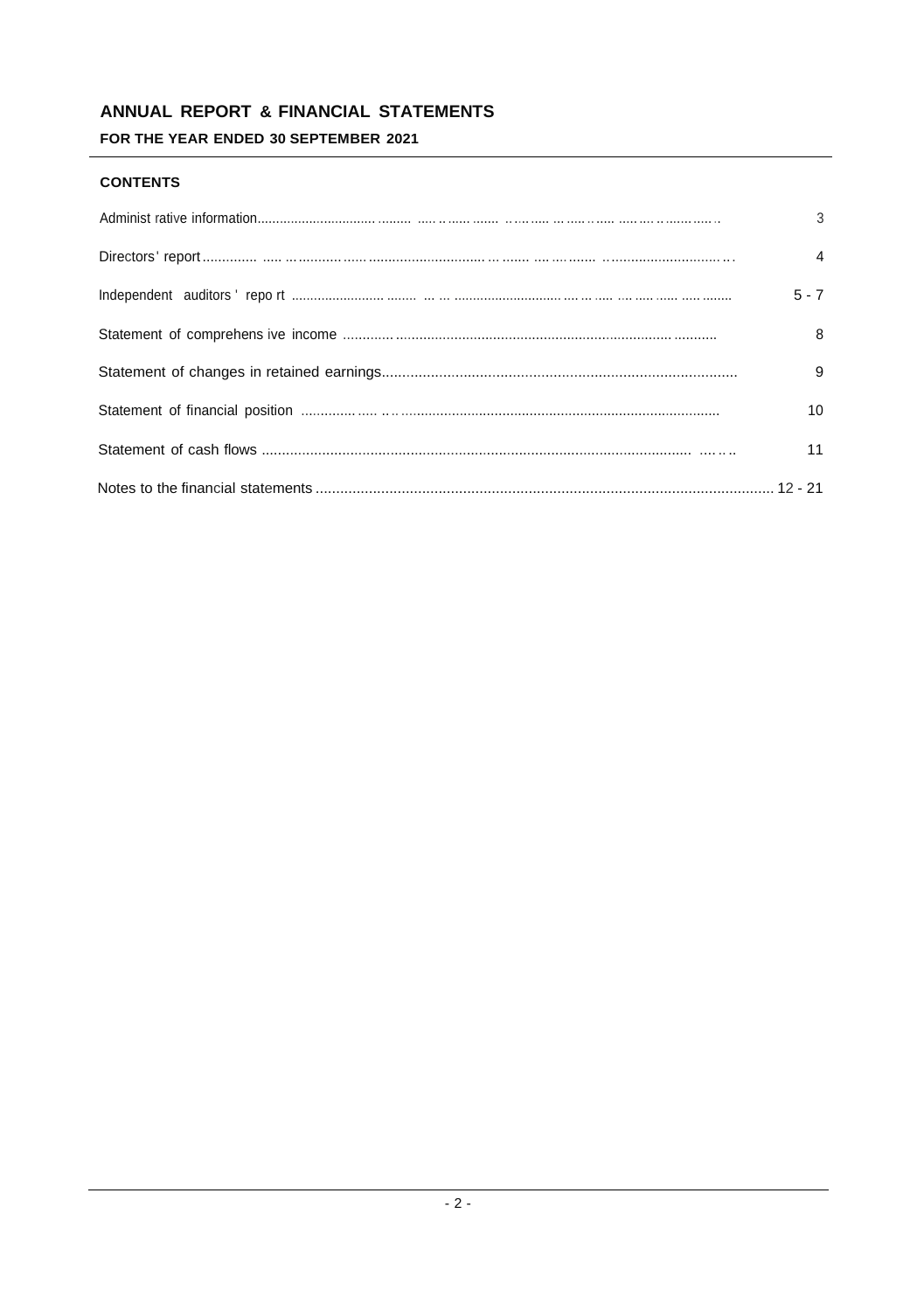# **ADMINISTRATIVE INFORMATION**

## **FOR THE YEAR ENDED 30 SEPTEMBER 2021**

| <b>Credit union name</b>                   | Oldham Credit Union Limited                                                                                                                                |
|--------------------------------------------|------------------------------------------------------------------------------------------------------------------------------------------------------------|
| FCA reference number                       | 214252                                                                                                                                                     |
| Registered society number                  | 676C                                                                                                                                                       |
| Website                                    | www.oldhamcreditunion.co.uk                                                                                                                                |
| <b>Directors</b>                           | <b>Shirley Buckley</b><br>David Black<br>Sam Al-Hamdani<br>Linda Dawson<br><b>Graham Shuttleworth</b><br>Mark Stenson<br>Jean Stretton<br>Stephen Williams |
| Other Directors who served during the year | <none></none>                                                                                                                                              |
| <b>Secretary</b>                           | <b>Shirley Buckley</b>                                                                                                                                     |
| <b>Registered office</b>                   | 9 Albion Street<br>Oldham<br>OL18BG                                                                                                                        |
| <b>Auditors</b>                            | ΚM<br>Chartered Accountants & Statutory Auditors<br><b>Burnley Wharf</b><br>Manchester Road<br><b>Burnley</b><br><b>BB111JG</b>                            |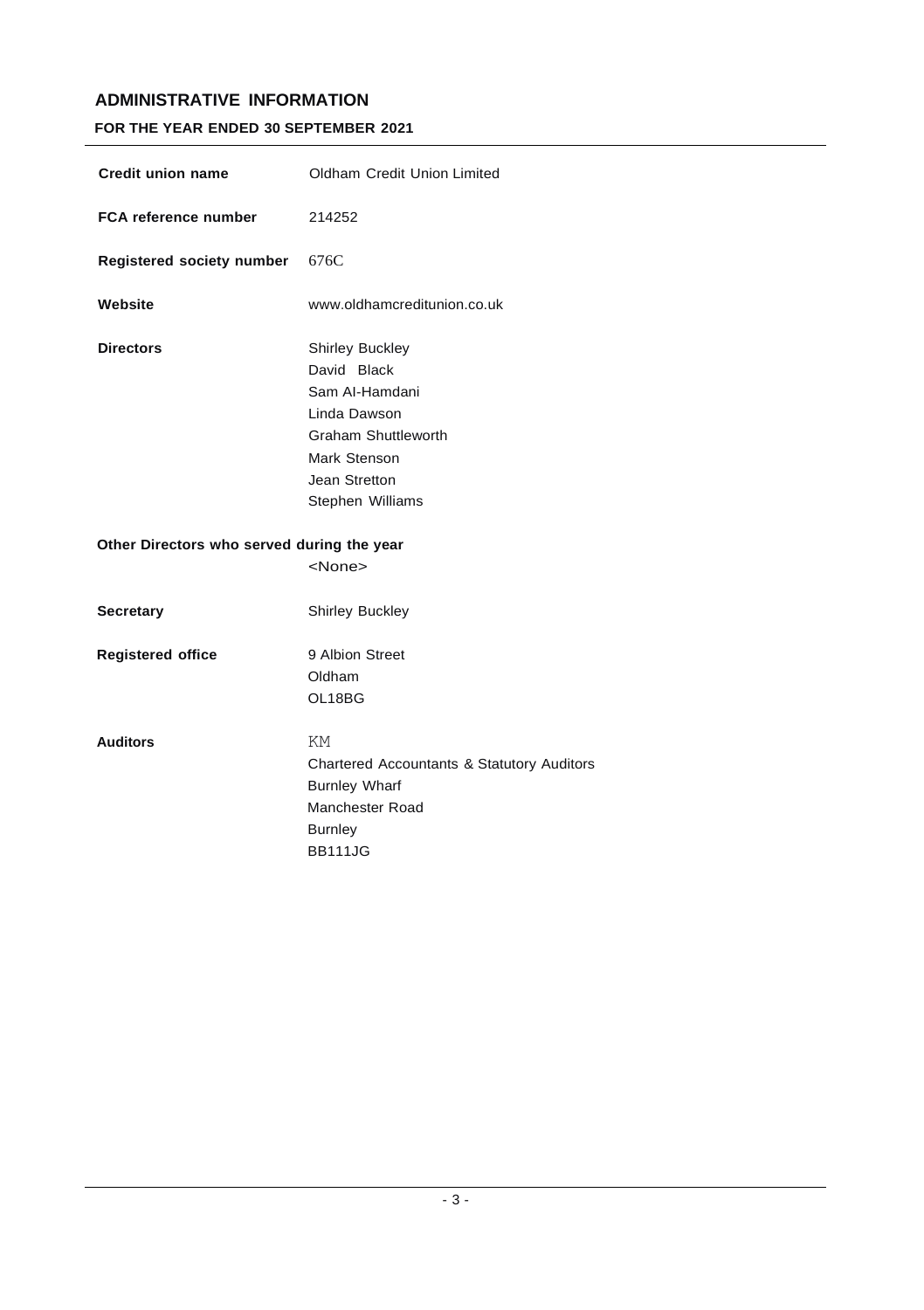# **DIRECTORS' REPORT**

### **FOR THE YEAR ENDED 30 SEPTEMBER 2021**

The Directors present their report and financial statements for the year ended 30 September 2021.

### **PRINCIPAL ACTIVITY**

The principal activity of the credit union continued to be that defined in the Credit Union Act 1979.

The credit union is a Community Benefit Society, authorised and regulated by the Prudential Regulation Authority and the Financial Conduct Authority.

#### **STATEMENT OF DIRECTORS' RESPONSIBILITIES**

Credit union legislation requires the Directors to prepare financial statements for each financial year . Under that legislation, the Directors have elected to prepare the financial statements in accordance with United Kingdom Generally Accepted Accounting Practice (United Kingdom Accounting Standards and applicable law). Under credit union legislation, the Directors must not approve the financial statements unless they are satisfied that they give a true and fair view of the state of affairs of the credit union and of the surplus or deficit of the credit union for that period. In preparing these financial statements, the Directors are required to:

- select suitable accounting policies and apply them consistently;
- make judgements and accounting estimates that are reasonable and prudent ; and
- prepare the financial statements on the going concern basis unless it is inappropriate to presume that the credit union will continue in operation.

The Directors are responsible for keeping adequate accounting records that are sufficient to show and explain the credit union's transactions and disclose with reasonable accuracy at any time the financial position of the credit union and enable them to ensure that the financial statements comply with the Co-operative and Community Benefit Societies Act 2014 and Credit Unions Act 1979. They are also responsible for safeguarding the assets of the credit union and hence for taking reasonable steps for the prevention and detection of fraud and other irregularities.

### **DISCLOSURE OF INFORMATION TO THE AUDITOR**

The Directors have taken steps that they ought to have taken in order to make themselves aware of any relevant audit information and to establish that the credit union's auditor is aware of that information . The Directors confirm that there is no relevant information that they know of and which they know the auditor is unaware of.

#### **APPROVAL**

This report was approved by the Directors on 08 February 2022 and signed on their behalf by:

**Jean Stretton** Chair

Swella

**David Black Treasurer** 

**Shirley Buckley Secretary** 

 $K^{\mu\nu}$ 

- 4 -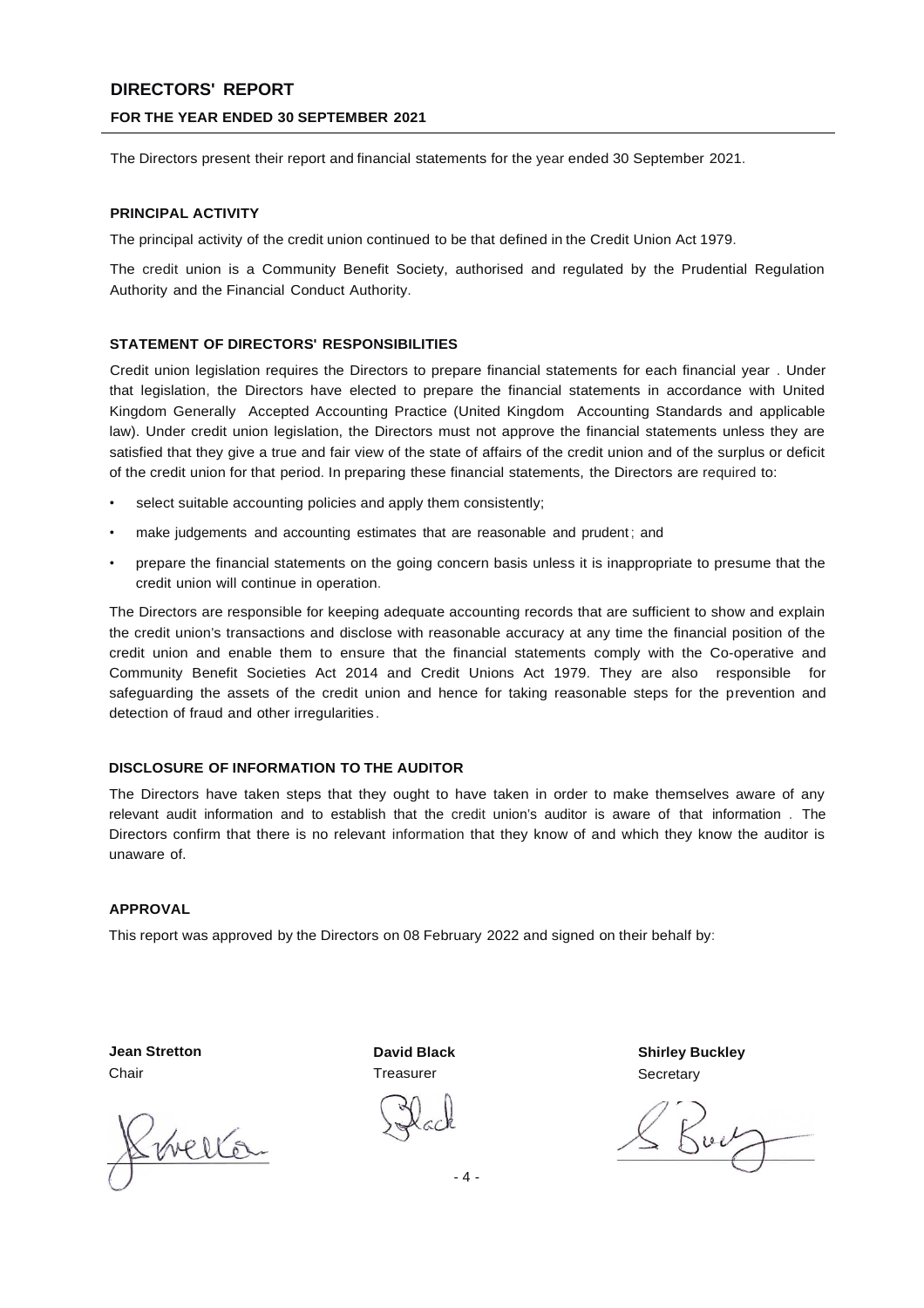# **INDEPENDENT AUDITOR'S REPORT**

## **FOR THE YEAR ENDED 30 SEPTEMBER 2021**

### **Independent Auditor's Report to the Members of Oldham Credit Union Limited**

We have audited the financial statements of Oldham Credit Union Limited (the 'credit union') for the year ended 30 September 2021, which comprise the statement of comprehensive income , statement of changes in retained earnings, statement of financial position, statement of cash flows and notes to the financial statements, including a summary of significant accounting policies. The financial reporting framework that has been applied in their preparation is applicable law and United Kingdom Accounting Standards , including FRS102 - the Financial Reporting Standard applicable in the UK and Republic of Ireland (United Kingdom Generally Accepted Accounting Practice).

In our opinion the financial statements:

- give a true and fair view of the state of the credit union's affairs as at 30 September 2021 and of its income and expenditure for the year then ended;
- have been properly prepared in accordance with United Kingdom Generally Accepted Accounting Practice; and
- have been prepared in accordance with the requirements of the Co-operative and Community Benefit Societies Act 2014 and Credit Unions Act 1979.

### **Basis for opinion**

We conducted our audit in accordance with International Standards on Auditing (UK) (ISAs (UK)) and applicable law. Our responsibilities under those standards are further described in the Audito r's responsibilities for the audit of the financial statements section of our report. We are independent of the credit union in accordance with the ethical requirements that are relevant to our audit of the financial statements in the UK, including the FRC's Ethical Standard, and we have fulfilled our other ethical responsibilities in accordance with these requirements. We believe that the audit evidence we have obtained is sufficient and appropriate to provide a basis for our opinion.

#### **Conclusions relating to going concern**

In auditing the financial statements, we have concluded that the Directors' use of the going concern basis of accounting in the preparation of the financial statements is appropriate.

Based on the work we have performed, we have not identified any material uncertainties relating to events or conditions that , individually or collectively, may cast significant doubt on the credit union's ability to continue as a going concern for a period of at least twelve months from when the financial statements are authorised for issue.

Our responsibilities and the responsibilities of the Directors with respect to going concern are described in the relevant sections of this report.

#### **Other information**

The other information comprises the information included in the annual report other than the financial statements and our auditor's report thereon. The Directors are responsible for the other information contained within the annual repo rt. Our opinion on the financial statements does not cover the other information and , except to the extent otherwise explicitly stated in our report, we do not express any form of assurance conclusion thereon. Our responsibility is to read the other information and , in doing so, consider whether the other information is materially inconsistent with the financial statements or our knowledge obtained in the course of the audit , or otherwise appears to be materially misstated. If we identify such material inconsistencies or apparent material misstatements, we are required to determine whether this gives rise to a material misstatement in the financial statements themselves. If, based on the work we have performed , we conclude that there is a material misstatement of this other information; we are required to report that fact.

We have nothing to report in this regard.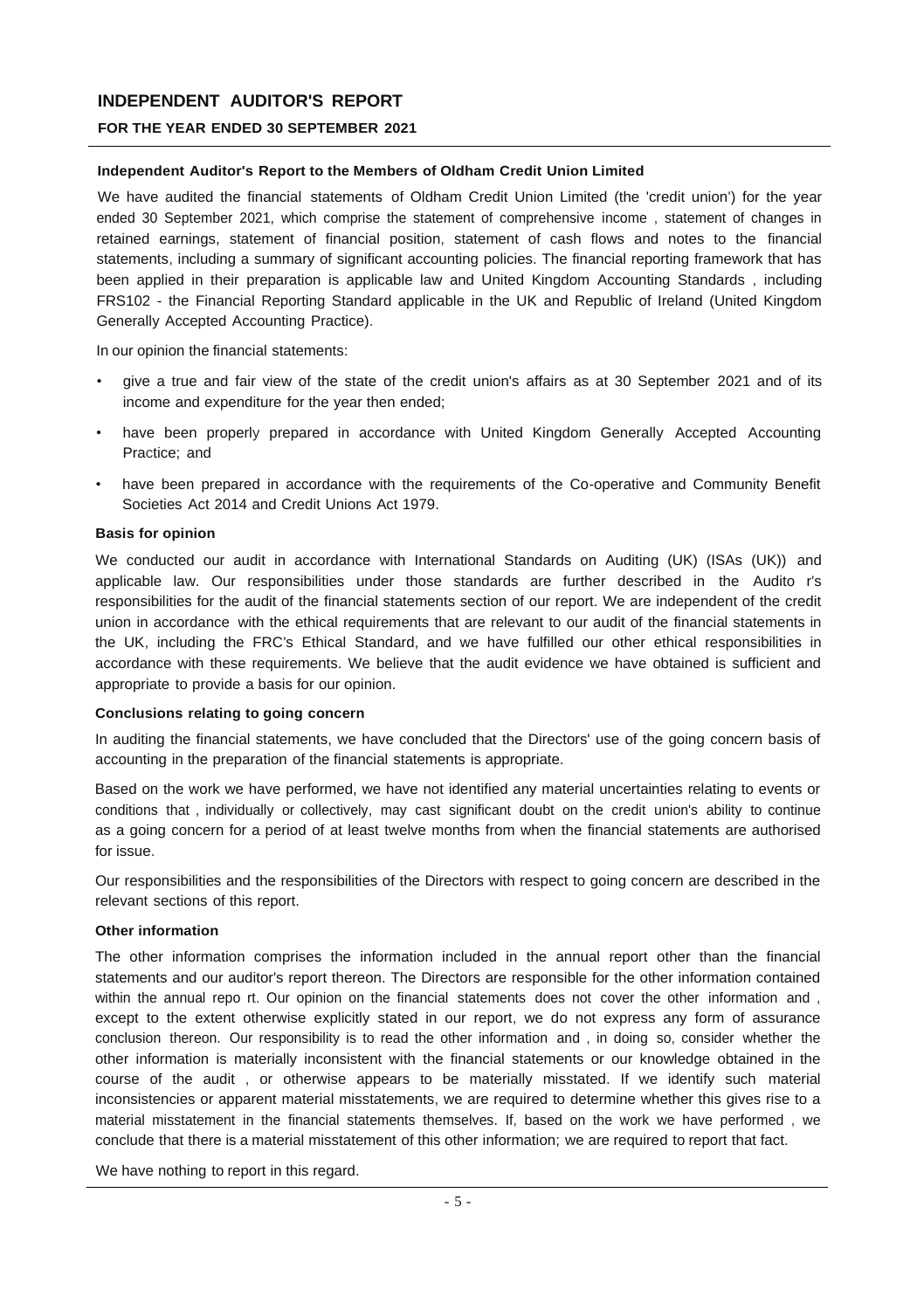# **INDEPENDENT AUDITOR'S REPORT**

## **FOR THE YEAR ENDED 30 SEPTEMBER 2021**

### **Matters on which we are required to report by exception**

We have nothing to report in respect of the following matters where the Co-operative and Community Benefit Societies Act 2014 and Credit Unions Act 1979 requires us to report to you if, in our opinion:

- the credit union has not kept proper books of account, and not maintained a satisfactory system of control over its transactions, in accordance with the requirements of the legislation; or
- the statement of comprehensive income, any other accounts to which our report relates, and the statement of financial position are not in agreement with the credit union's books of account; or
- we have not obtained all the information and explanations necessary for the purposes of our audit.

### **Responsibilities of the Directors**

As explained more fully in the Directors' responsibilities statement set out on page 4, the Directors are responsible for the preparation of the financial statements and for being satisfied that they give a true and fair view, and for such internal control as it determines is necessary to enable the preparation of financial statements that are free from material misstatement, whether due to fraud or error.

In preparing the financial statements, the Directors are responsible for assessing the credit union 's ability to continue as a going concern, disclosing , as applicable , matters related to going concern and using the going concern basis of accounting unless the Directors either intend to liquidate the credit union or to cease operations, or has no realistic alternative but to do so.

#### **Auditor's responsibilities for the audit of the financial statements**

Our objectives are to obtain reasonable assurance about whether the financial statements as a whole are free from material misstatement, whether due to fraud or error, and to issue an auditor's report that includes our opinion. Reasonable assurance is a high level of assurance , but is not a guarantee that an audit conducted in accordance with ISAs (UK) will always detect a material misstatement when it exists. Misstatements can arise from fraud or error and are considered material if, individually or in the aggregate, they could reasonably be expected to influence the economic decisions of users taken on the basis of these financial statements .

Irregularities, including fraud, are instances of non-compliance with laws and regulations. We design procedures in line with our responsibilities, outlined above , to detect material misstatements in respect of irregularities , including fraud. The specific procedures for this engagement and the extent to which these are capable of detecting irregularities, including fraud is detailed below.

Our approach to identifying and assessing the risks of material misstatement in respect of irregularities , including fraud and non-compliance with laws and regulations, was as follows:

- the engagement partner ensured that the engagement team collectively had the appropriate competence , capab ilities and ski lls to identify or recognise non-comp liance with appl icable laws and regulations;
- we identified the laws and regulations applicable to the credit union through discussions with directors and other management, and from our knowledge and experience of the credit union sector;
- we focused on specific laws and regulations which we considered may have a direct material effect on the financial statements or the operations of the credit union, including the Co-operative and Community Benefit Societies Act 2014, Credit Union Act 1979 and the Financial Services and Markets Act 2000;
- we assessed the extent of compliance with the laws and regulations identified above through making enquiries of management and inspecting legal correspondence; and
- we identified laws and regulations which were communicated within the audit team regularly and the team remained alert to instances of non-compliance throughout the audit.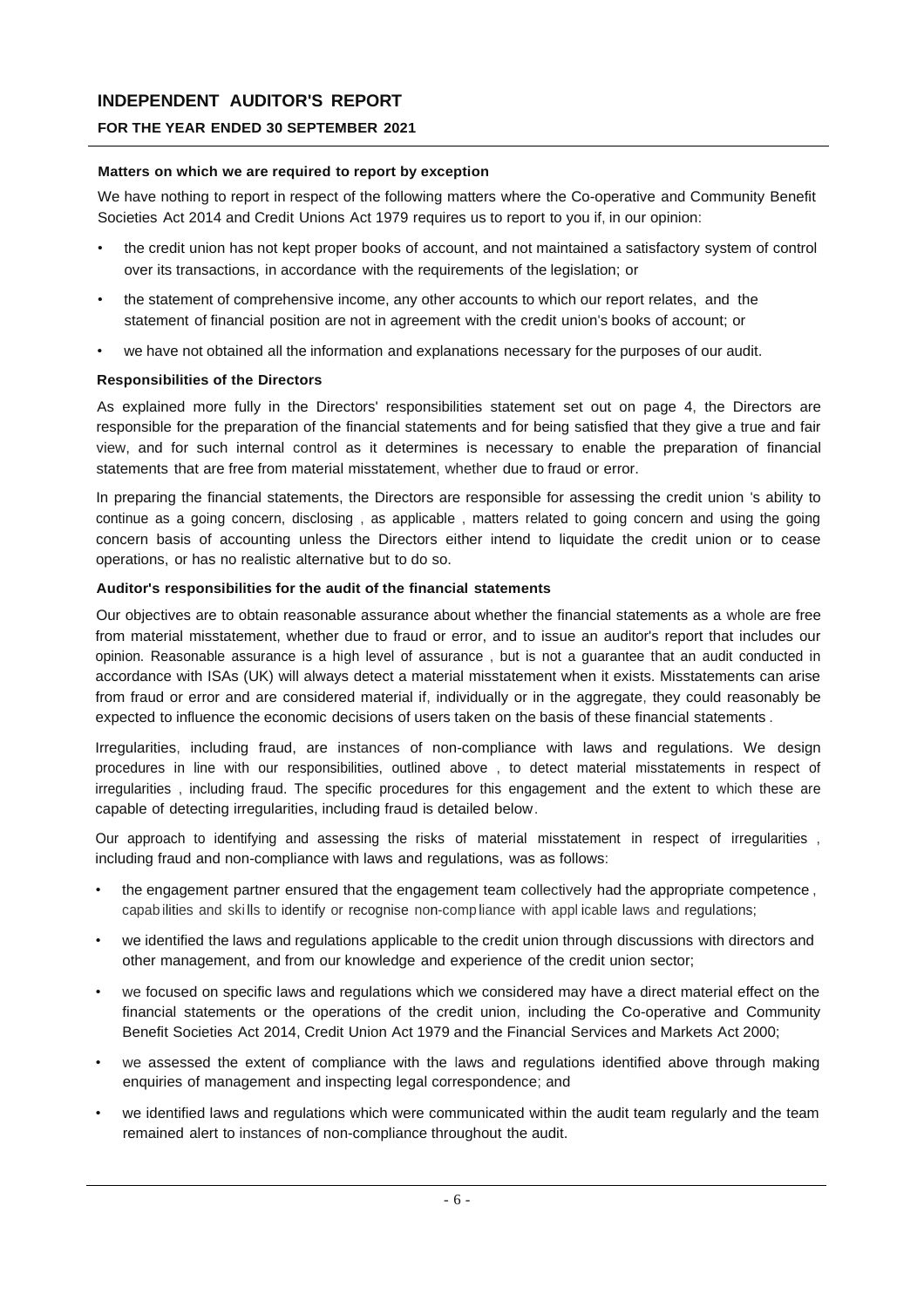## **INDEPENDENT AUDITOR'S REPORT**

### **FOR THE YEAR ENDED 30 SEPTEMBER 2021**

We assessed the susceptibility of the credit union's financial statements to material misstatement, including obtaining an understanding of how fraud might occur, by:

- making enquiries of management as to where they considered there was susceptibility to fraud, their knowledge of actual, suspected and alleged fraud; and
- considering the internal controls in place to mitigate risks of fraud and non-compliance with laws and regulations .

To address the risk of fraud through management bias and override of controls, we:

- performed analytical procedures on material balances for which robust , substantive analytical procedures have been undertaken to identify any unusual or unexpected relationships;
- tested journal entries to identify unusual transactions; and
- investigated the rationale behind significant or unusual transactions.

There are inherent limitations in our audit procedures described above . The more removed that laws and regulations are from financial transactions, the less likely it is that we would become aware of noncompliance. Auditing standards also limit the audit procedures required to identify non-compliance with laws and regulations to enquiry of the directors and other management and the inspection of regulatory and legal correspondence , if any.

Material misstatements that arise due to fraud can be harder to detect than those that arise from error as they may involve deliberate concealment or collusion .

A further description of our responsibilities for the audit of the financial statements is located on the Financial Reporting Council's website at: [www.frc.org.uk/auditorsresponsibilities](http://www.frc.org.uk/auditorsresponsibilities) . This description forms part of our auditor's report.

#### **Use of our report**

This report is made solely to the credit union's members, as a body, in accordance with section 87 of the Cooperative and Community Benefit Societies Act 2014. Our audit work has been undertaken so that we might state to the credit union's members those matters we are required to state to them in an auditor 's report and for no other purpose. To the fullest extent permitted by law, we do not accept or assume responsibility to anyone other than the credit union and the credit union's members as a body, for our audit work, for this report, or for the opinions we have formed.

**KM** Chartered Accountants & Statutory Auditors Burnley Wharf Manchester Road Burnley BB11 1JG

22 February 2022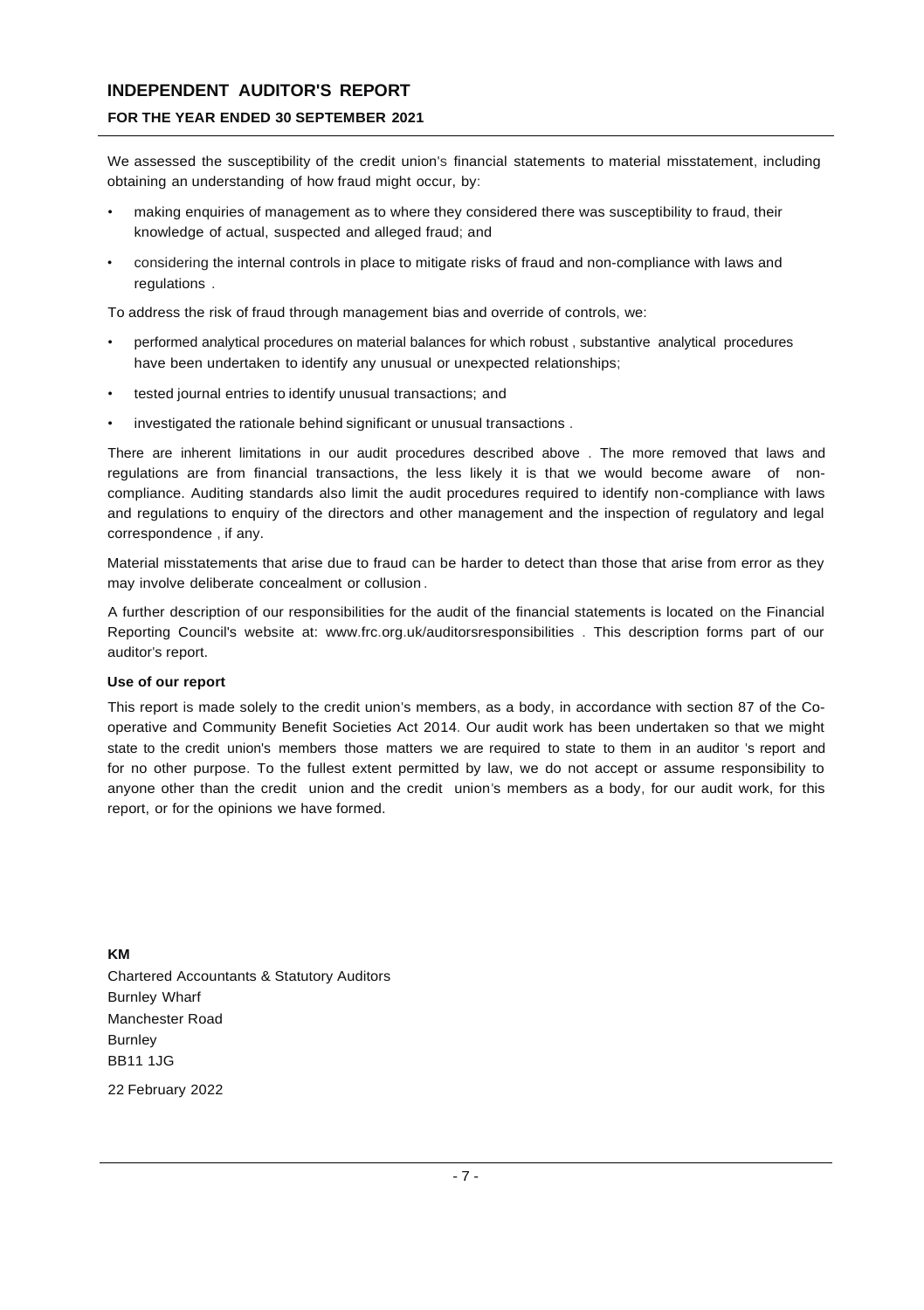# **STATEMENT OF COMPREHENSIVE INCOME**

# **FOR THE YEAR ENDED 30 SEPTEMBER 2021**

|                                        | Note            | 2021       | 2020       |
|----------------------------------------|-----------------|------------|------------|
| Interest income                        |                 | £          | £          |
| Interest receivable and similar income | 4               | 292,196    | 238,787    |
| Interest payable                       | 5               |            |            |
|                                        |                 | 292,196    | 238,787    |
| Other income                           |                 |            |            |
| Fees and commissions receivable        |                 | 2,685      | 3,437      |
| Grants                                 | $6\phantom{1}6$ | 36,000     | 46,000     |
| Other income                           |                 | 1,805      |            |
|                                        |                 | 40,490     | 49,437     |
| <b>Expenditure</b>                     |                 |            |            |
| Loan impairment                        | $\overline{7}$  | (45, 043)  | (52, 411)  |
| Other expenses                         | 8               | (186, 571) | (193,008)  |
|                                        |                 | (231, 614) | (245, 419) |
|                                        |                 |            |            |
| Surplus before taxation                |                 | 101,072    | 42,805     |
| Taxation                               | 12              | (289)      | (778)      |
| Surplus for the financial year         |                 | 100,783    | 42,027     |

All income and expenditure derives from continuing activities .

There are no other items of comprehensive income.

The Notes on pages 12 to 21 form an integral part of these financial statements .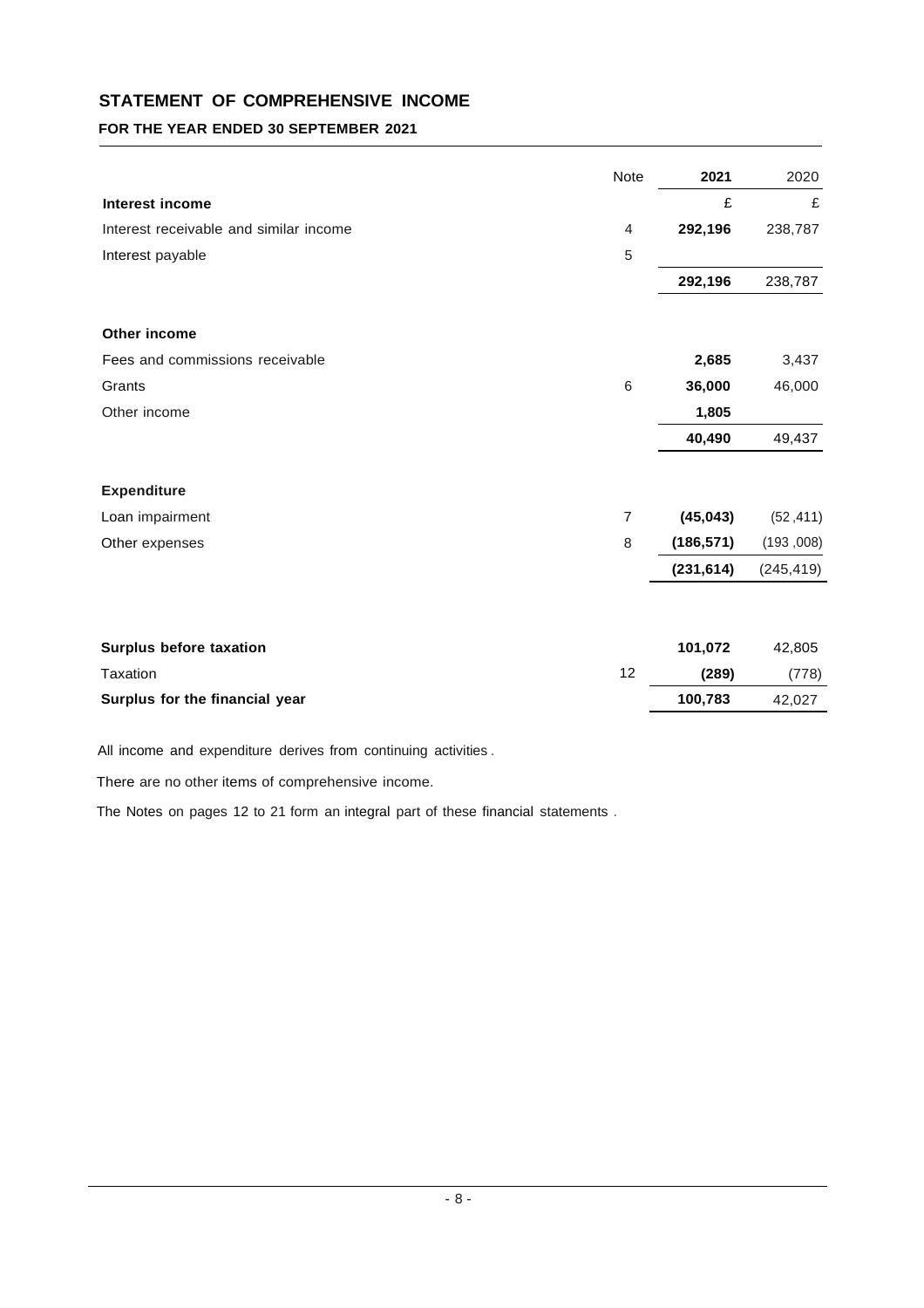# **STATEMENT OF RETAINED EARNINGS**

# **FOR THE YEAR ENDED 30 SEPTEMBER 2021**

|                                | General  | Developm't | Total   |
|--------------------------------|----------|------------|---------|
|                                | Reserv e | Reserv e   | 2021    |
|                                | £        | £          | £       |
| As at 01 October 2019          | 134,268  |            | 134,268 |
| Surplus for the financial year | 42,027   |            | 42,027  |
| Transfers between reserves     | (26,000) | 26,000     |         |
| As at 30 September 2020        | 150,295  | 26,000     | 176,295 |
| As at 01 October 2020          | 150,295  | 26,000     | 176,295 |
| Surplus for the financial year | 100,783  |            | 100,783 |
| Transfers between reserves     |          |            |         |
| As at 30 September 2021        | 251,078  | 26,000     | 277,078 |

The Notes on pages 12 to 21 form an integral part of these financial statements.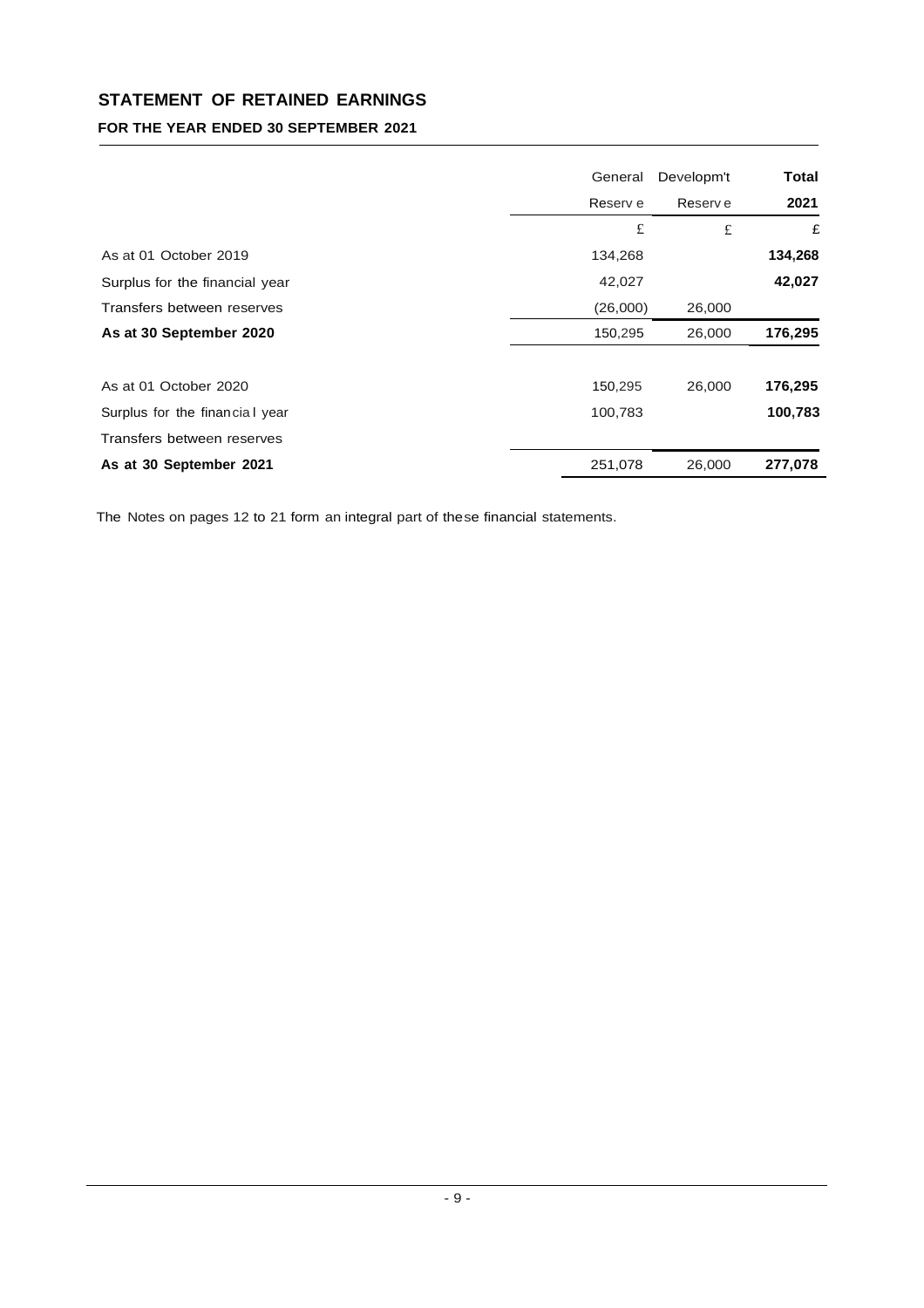# **STATEMENT OF FINANCIAL POSITION**

## **AS AT 30 SEPTEMBER 2021**

|                                 | Note | 2021      | 2020      |
|---------------------------------|------|-----------|-----------|
| <b>Assets</b>                   |      | £         | £         |
| Loans and advances to banks:    |      |           |           |
| Cash and cash equivalents       |      | 776,197   | 784,559   |
| Term deposits                   |      | 209,779   | 208,186   |
| Loans and advances to customers | 13   | 1,008,618 | 766,967   |
| Tangible fixed assets           | 14   | 15,380    | 2,142     |
| Other receivables               | 15   | 21,867    | 27,434    |
|                                 |      | 2,031,841 | 1,789,288 |
|                                 |      |           |           |
| <b>Liabilities</b>              |      |           |           |
| <b>Customer deposits</b>        | 16   | 1,712,683 | 1,565,218 |
| Other payables                  | 17   | 42,080    | 47,775    |
|                                 |      | 1,754,763 | 1,612,993 |
| Retained earnings               |      | 277,078   | 176,295   |
|                                 |      | 2,031,841 | 1,789,288 |

The Notes on pages 12 to 21 form an integral part of these financial statements.

These financial statements were approved and authorised for issue by the Directors on 08 February 2022 and signed on their behalf by:

**Jean Stretton** Chair

**David Black** Treasurer



**Shirley Buckley Secretary** 

S. By  $\int$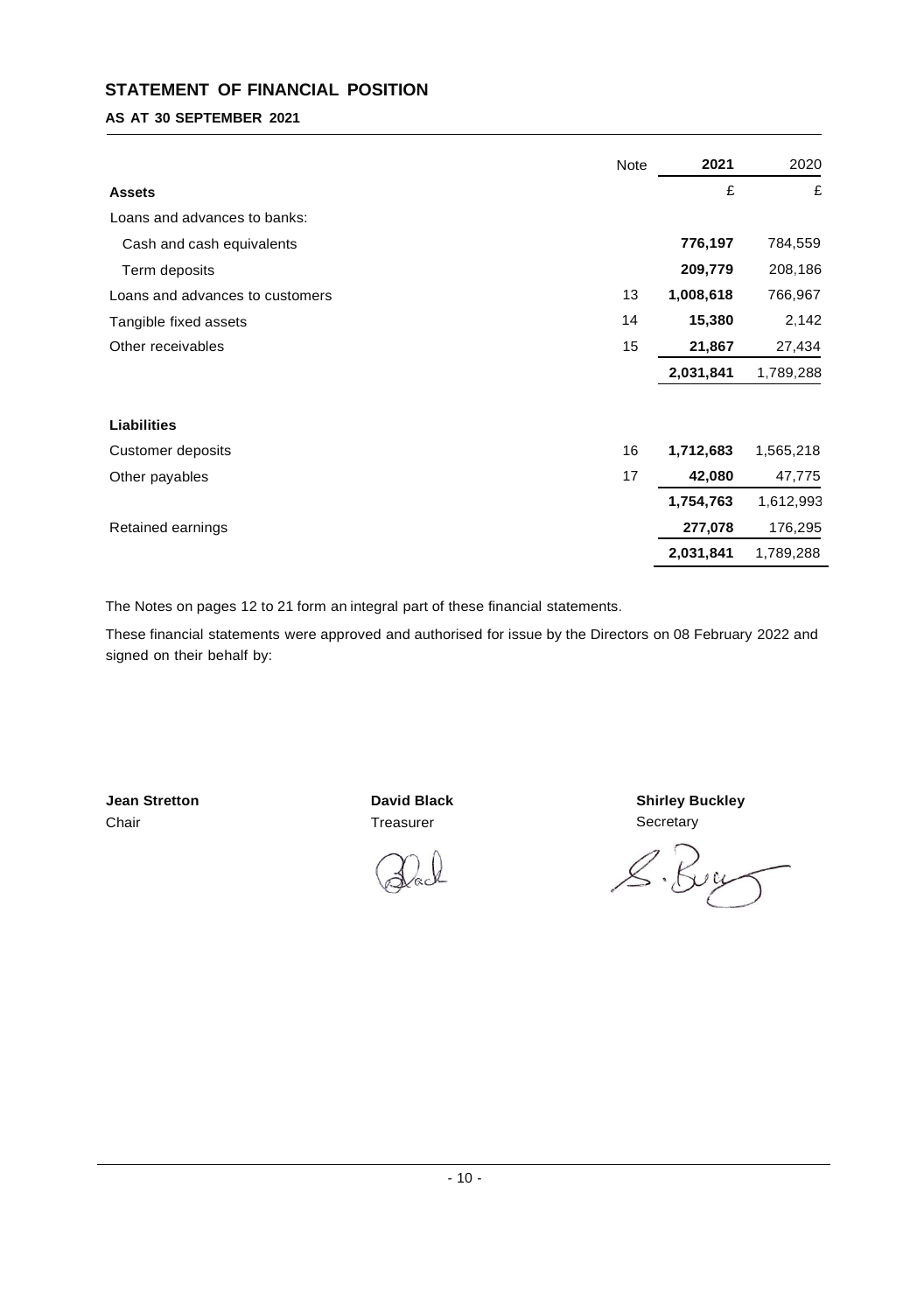# **STATEMENT OF CASH FLOWS**

# **FOR THE YEAR ENDED 30 SEPTEMBER 2021**

|                                                      | <b>Note</b>    | 2021          | 2020        |
|------------------------------------------------------|----------------|---------------|-------------|
| Cash flows from operating activities                 |                | £             | £           |
| Surplus for the financial year                       |                | 100,783       | 42,027      |
| Adjustments for non-cash items:                      |                |               |             |
| Interest income on loans                             | 4              | (290, 624)    | (235, 494)  |
| Interest on customer deposits                        | 5              |               |             |
| Loan impairment                                      | $\overline{7}$ | 50,423        | 56,696      |
| Corporation tax                                      | 12             | 289           | 778         |
| Depreciation                                         | 14             | 5,365         | 7,784       |
|                                                      |                | (133, 764)    | (128, 209)  |
| Changes in operating assets and liabilities :        |                |               |             |
| New loans to customers                               | 13             | (1, 426, 868) | (1,094,774) |
| Customer loan repayments                             | 13             | 1,425,418     | 1,182,557   |
| Movement in other receivables                        | 15             | 5,567         | 935         |
| New deposits from customers                          | 16             | 3,566,672     | 3,059,511   |
| Customer deposits withdrawn                          | 16             | (3, 419, 207) | (2,824,895) |
| Movement in other payables                           | 17             | (5,294)       | 30,986      |
|                                                      |                | 12,524        | 226,111     |
| Corporation tax paid                                 |                | (690)         | (722)       |
| Net cash provided by operating activities            |                | 11,834        | 225,389     |
| Cash flows from investing activities                 |                |               |             |
| Movement in term deposits                            |                | (1, 593)      | (940)       |
| Purchase of tangible fixed assets                    | 14             | (18, 603)     | (2, 857)    |
| Net cash used in investing activities                |                | (20, 196)     | (3,797)     |
| Net increase/(decrease) in cash and cash equivalents |                | (8, 362)      | 221,592     |
| Cash and cash equivalents at 01 October 2020         |                | 784,559       | 562,967     |
| Cash and cash equivalents at 30 September 2021       |                | 776,197       | 784,559     |

The Notes on pages 12 to 21 form an integral part of these financial statements .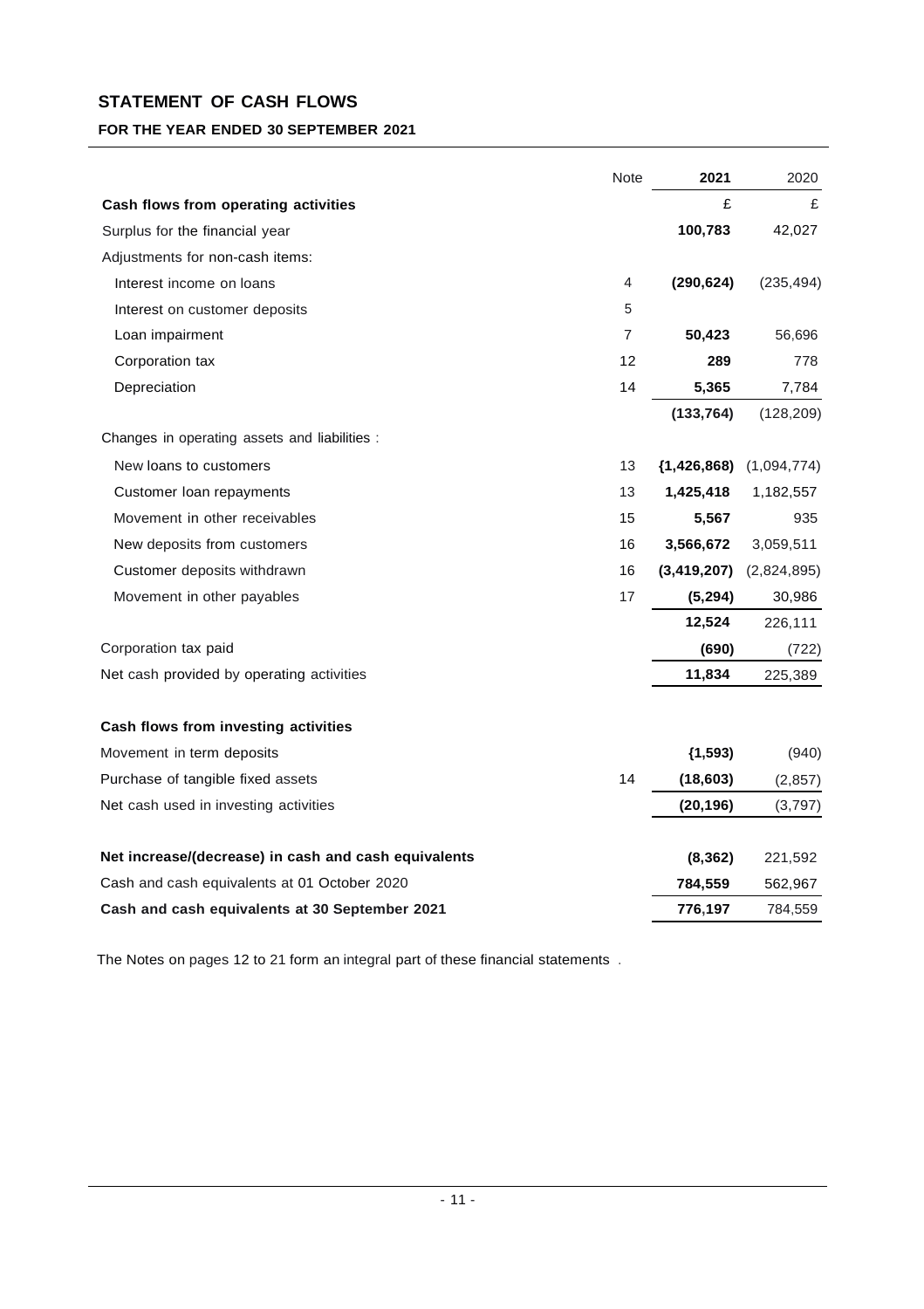# **FOR THE YEAR ENDED 30 SEPTEMBER 2021**

## **1. Legal and regulatory framework**

Oldham Credit Union Limited ("OCUL") is a society established under the Co-operative and Community Benefit Societies Act 2014, whose principal activity is to operate as a credit union, within the meaning of the Credit Unions Act 1979. OCUL has registered with the Financial Conduct Authority ("FCA") and is regulated by the Prudential Regulation Authority ("PRA") under the provisions of the Financial Services and Markets Act 2000.

In accordance with the regulatory environment for credit unions, deposits from members can be made by subscription for redeemable shares, deferred shares and interest-bearing shares. Currently, OCUL has only issued redeemable shares.

## **2. Basis of Preparation**

These financial statements have been prepared on the historical cost basis in accordance with "The Financial Reporting Standard applicable in the UK and Republic of Ireland " ("FRS 102") and the requirements of the Co- operative and Community Benefit Societies Act 2014.

## 2.1. **Judgements and key sources of estimation uncertainty**

In the application of the credit union's accounting policies, the Directors are required to make judgements, estimates and assumptions about the carrying amount of assets and liabilities that are not readily apparent from other sources. The estimates and associated assumptions are based on historical experience and other factors that are considered to be relevant. Actual results may differ from these estimates.

The estimates and underlying assumptions are reviewed on an ongoing basis. Revisions to accounting estimates are recognised in the period in which the estimate is revised where the revision affects only that period, or in the period of the revision and future periods where the revision affects both current and future periods.

## *Key sources* **of** *estimation uncertainty*

The estimates and assumptions which have a significant risk of causing a material adjustment to the carrying amount of assets and liabilities are as follows.

## *Loan Impairment*

The credit union assesses , at each reporting date, if there is objective evidence that any of its loans to customers are impaired. The loans are assessed collectively in groups that share similar credit-risk characteristics. In addition , if, during the course of the year, there is objective evidence that any individual loan is impaired , a specific loss will be recognised. Any impairment losses are recognised in the Statement of Comprehensive Income as the difference between the carrying value of the loan and the net present value of the expected cash flows.

## 2.2. **Going Concern**

The financial statements are prepared on the going concern basis. The Directors of OCUL believe this is appropriate. OCUL has prepared financial projections taking into account the expected impact of Covid-19 on the Credit Union's financial reserves. While it is unknown how long the pandemic will last or the extent of the impact on the economy, at the time of approving the financial statements, the Directors have a reasonable expectation that the credit union has adequate resources to continue in operational existence for the foreseeable future. Thus the Directors continue to adopt the going concern basis of accounting in preparing the financial statements.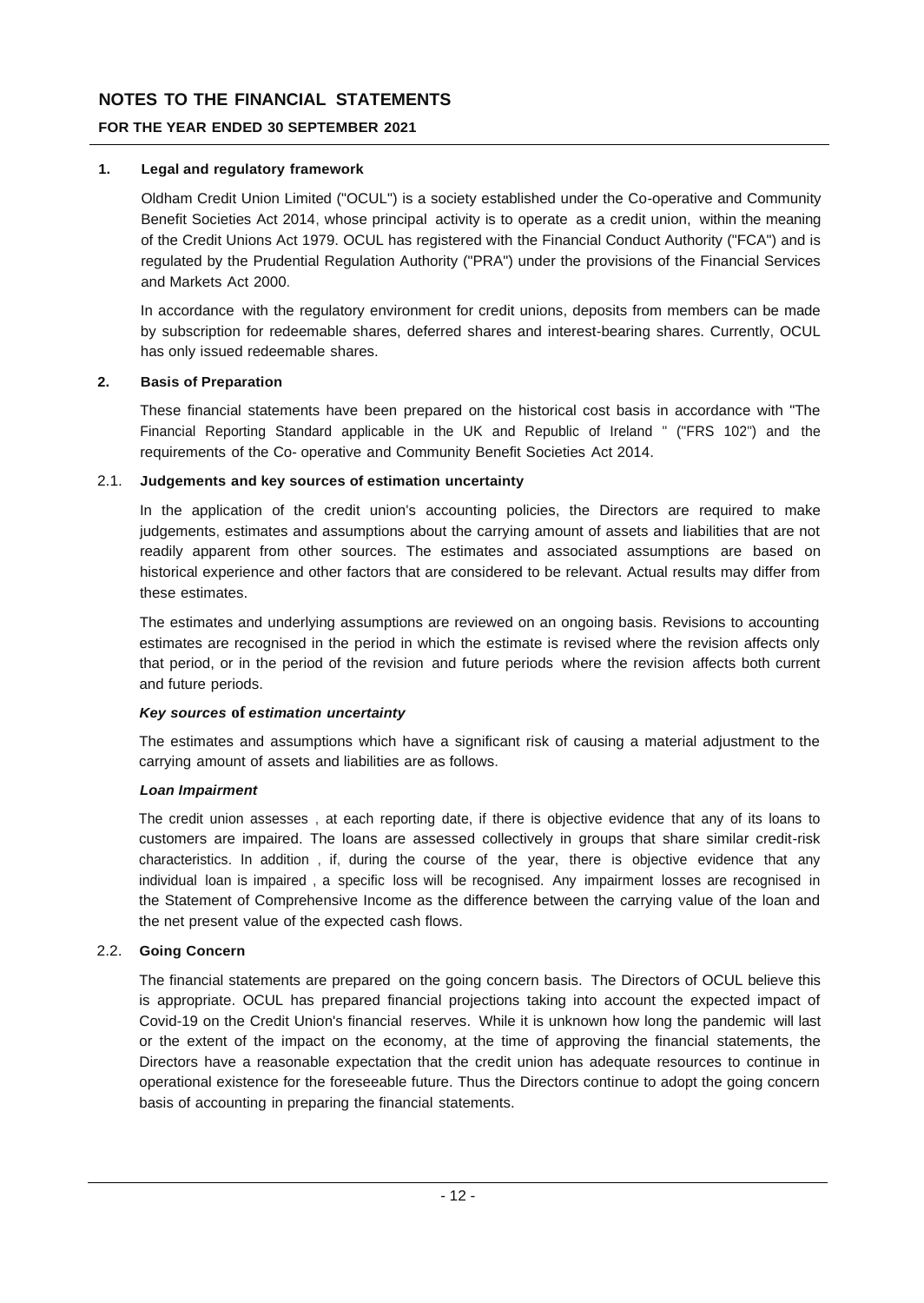### **FOR THE YEAR ENDED 30 SEPTEMBER 2021**

### **3. Accounting Policies**

### 3.1. **Income**

Interest receivable on loans to members is calculated on a daily basis and is recognised when payment is received .

Bank interest receivable is recognised as it accrues.

Other income receivable either arises in connection with a specific transaction, or accrues evenly over the year. Income relating to individual transactions is recognised when the transaction is complete.

## 3.2. **Taxation**

The tax charge for the year reflects current tax payable. Current tax is the expected corporation tax payable for the year , using tax rates in force for the year. OCUL is not liable to corporation tax payable on its activities of making loans to members, and investing surplus funds, as these are not classified as a trade. However, corporation tax is payable on investment income.

As a result of the limited activities of OCUL from which profits are chargeable to corporation tax, it is unlikely that deferred tax will arise.

### 3.3. . **Tangible fixed assets**

Tangible fixed assets are stated at cost, less accumulated depreciation and any accumulated impairment losses. Cost includes expenditure that is directly attributable to the acquisition of the asset.

Depreciation is provided to write off the cost of each item, less its estimated residual value, over its estimated useful life, as follows:

Fixtures, fittings and equipment The Control of Straight line 25% part of 25% part of the 25% part of the 25% part of the 25% part of the 25% part of the 25% part of the 25% part of the 25% part of the 25% part of the 25%

#### 3.4. **Cash and cash equivalents**

Cash and cash equivalents comprise cash on hand and loans and advances to banks (i.e. cash deposited with banks) with original maturities of less than or equal to three months.

Term deposits comprise loans and advances to banks (i.e. cash deposited with banks) with original maturities of more than three months.

#### 3.5. **Fair value of financial instruments**

OCUL does not hold any financial instruments at fair value.

### 3.6. **Financial assets - loans and advances to members**

Loans to members are financial assets with fixed or determinable payments, and are not quoted in an active market. Loans are recognised when cash is advanced to members and measured at amortised cost using the effective interest method.

Loans are derecognised when the right to receive cash flows from the asset have expired, usually when all amounts outstanding have been repaid by the member. OCUL does not transfer loans to third parties.

## 3.7. **Impairment of financial assets**

OCUL assesses, at each year end, if there is objective evidence that any of its loans to members are impaired . The loans are assessed collectively in groups that share similar credit risk characteristics, because no loans are individually significant. In addition, if, during the course of the year, there is objective evidence that any individual loan is impaired, a specific loss will be recognised.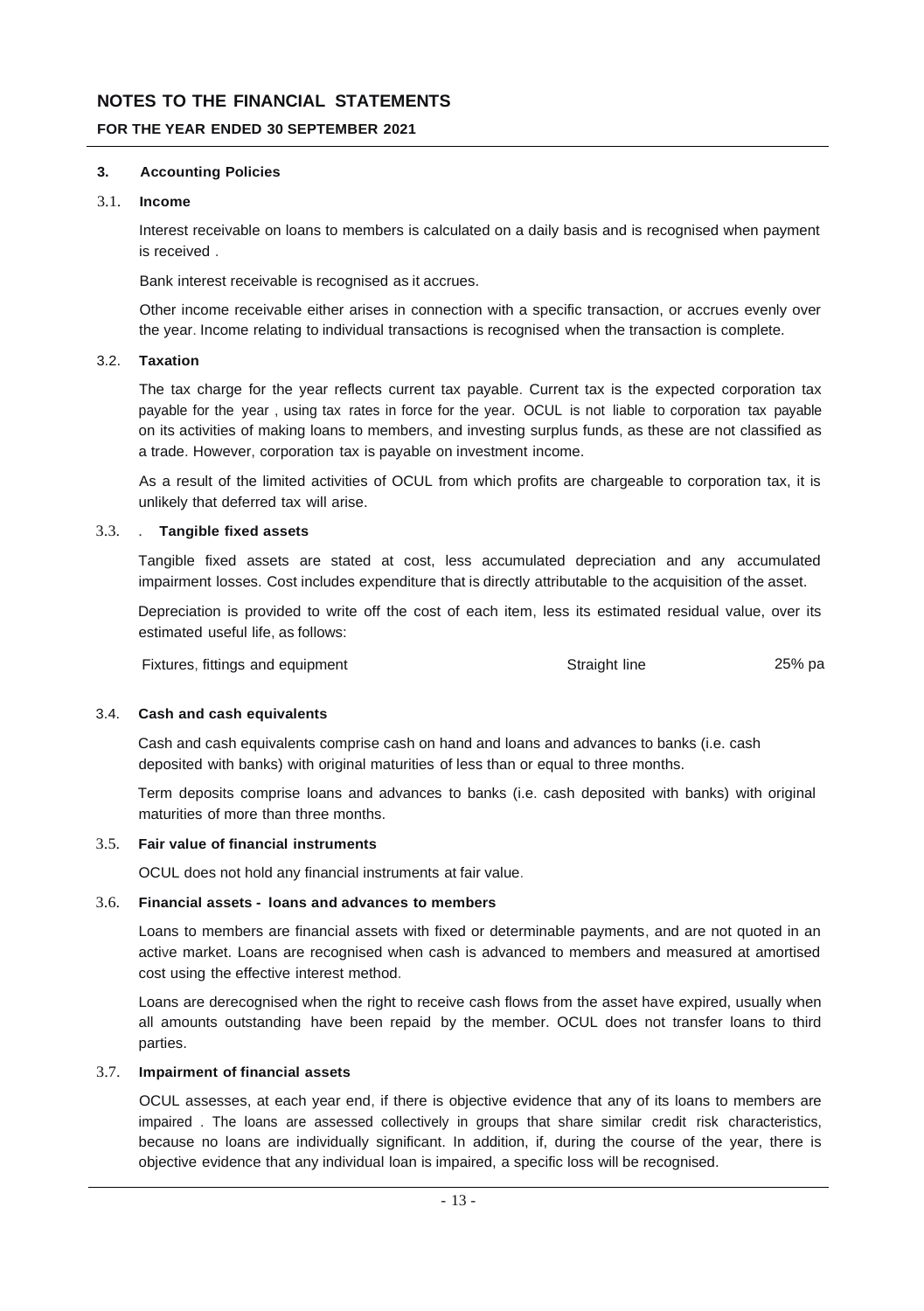# **FOR THE YEAR ENDED 30 SEPTEMBER 2021**

Any impairment losses are recognised in the Statement of Comprehensive Income, as the difference between the carrying value of the loan and the net present value of the expected cash flows.

## 3.8. **Financial liabilities**

Members' shareholdings in OCUL are redeemable and therefore are classified as financial liabilities. They are initially recognised at the amount of cash deposited and subsequently measured at amortised cost.

## 3.9. **Retirement Benefits**

The amounts charged as expenditure for the defined contribution plan are the contributions payable by OCUL for the relevant period.

## 3.10. **Operating leases**

Rentals payable under operating leases are charged in the Statement of Comprehensive Income on a straight-line basis over the lease term.

## **4. Interest receivable and similar income**

|                                       | 2021    | 2020    |
|---------------------------------------|---------|---------|
|                                       |         | £       |
| Loan interest receivable from members | 290,624 | 235,494 |
| Bank interest receivable              | 1.572   | 3,293   |
|                                       | 292,196 | 238,787 |
|                                       |         |         |

## **5. Interest payable and similar charges**

|                                      | 2021 | 2020 |
|--------------------------------------|------|------|
|                                      |      |      |
| Dividend on dividend bearing shares  |      |      |
| Interest on junior members' deposits |      |      |

### **6. Grant income**

|                                            | 2021   | 2020   |
|--------------------------------------------|--------|--------|
|                                            |        |        |
| Oldham Council                             | 36.000 | 36,000 |
| Oldham Council - Small Business Grant Fund |        | 10,000 |
|                                            | 36,000 | 46,000 |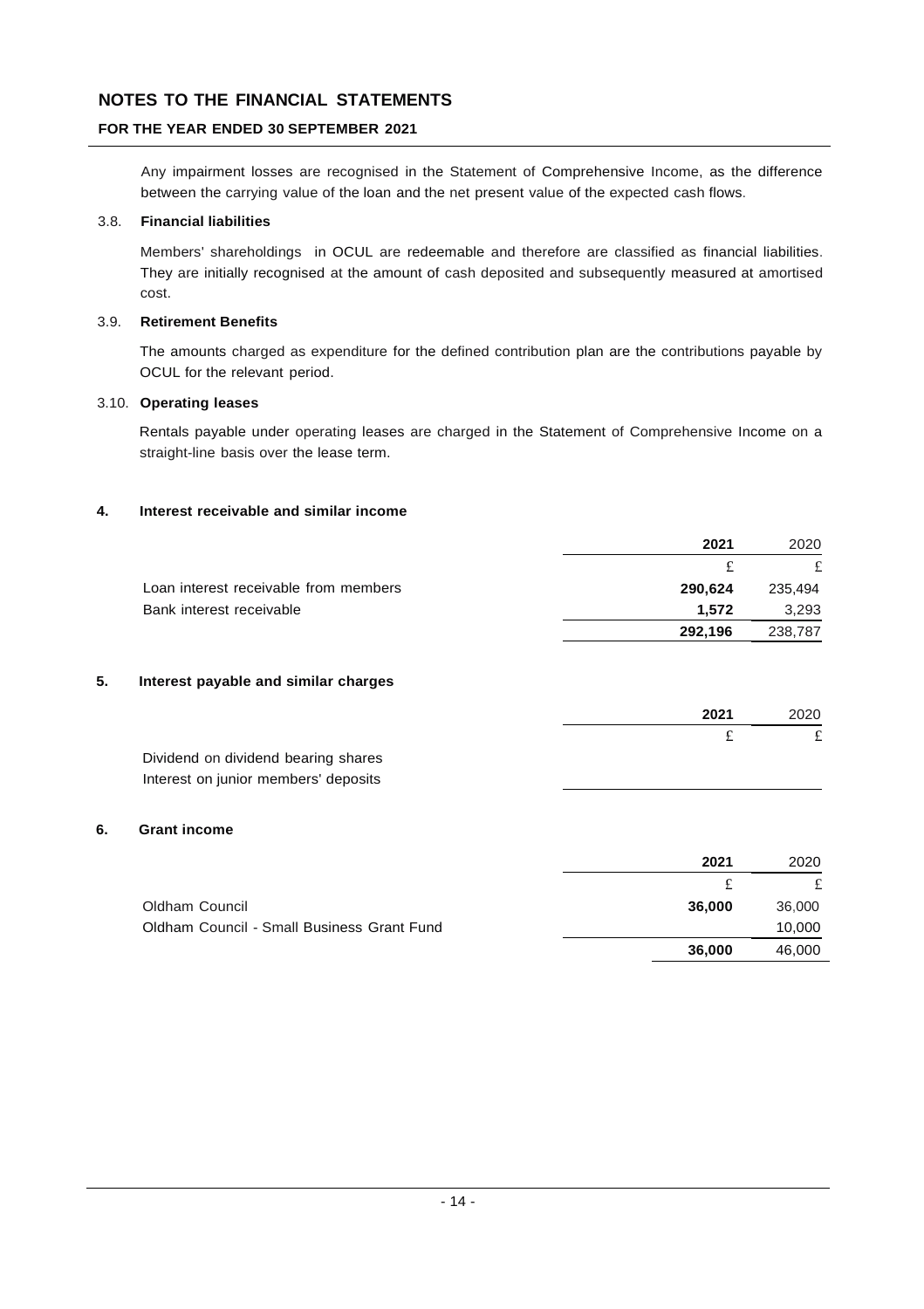## **FOR THE YEAR ENDED 30 SEPTEMBER 2021**

## 7. **Loan impairment**

|                                    | 2021    | 2020     |
|------------------------------------|---------|----------|
| Loan impairment provision          | £       | £        |
| As at 01 October 2020              | 44,994  | 29,455   |
| Increase in provision for the year | 24,865  | 15,539   |
| As at 30 September 2021            | 69,859  | 44,994   |
| Impairment charge for the year     |         |          |
| Increase in provision for the year | 24,865  | 15,539   |
| Loans derecognised                 | 25,558  | 41,157   |
|                                    | 50,423  | 56,696   |
| Loans recovered                    | (5,380) | (4, 285) |
| Charge for the year                | 45,043  | 52,411   |

## 8. **Other expenses**

|                                      | Note | 2021    | 2020    |
|--------------------------------------|------|---------|---------|
|                                      |      | £       | £       |
| <b>Employment costs</b>              | 9    | 90,866  | 86,877  |
| Auditors' remuneration               | 10   | 5,160   | 4,800   |
| Regulatory expenses                  | 11   | 12,656  | 10,581  |
| Accountancy and consultancy services |      | 10,800  | 11,401  |
| Bank charges                         |      | 14,568  | 11,179  |
| Computer software and maintenance    |      | 21,473  | 21,628  |
| Conferences and training             |      | 204     | 115     |
| General expenses                     |      | 570     | 1,104   |
| Insurance                            |      | 506     | 473     |
| Legal and professional fees          |      | 1,314   | 6,863   |
| Office costs                         |      | 4,185   | 3,859   |
| Printing, postage and stationery     |      | 3,640   | 5,417   |
| Rent                                 |      | 13,400  | 13,440  |
| Repairs and maintenance              |      | 974     | 1,049   |
| Telephone                            |      | 890     | 3,816   |
| Website                              |      |         | 2,622   |
| Depreciation                         |      | 5,365   | 7,784   |
|                                      |      | 186,571 | 193,008 |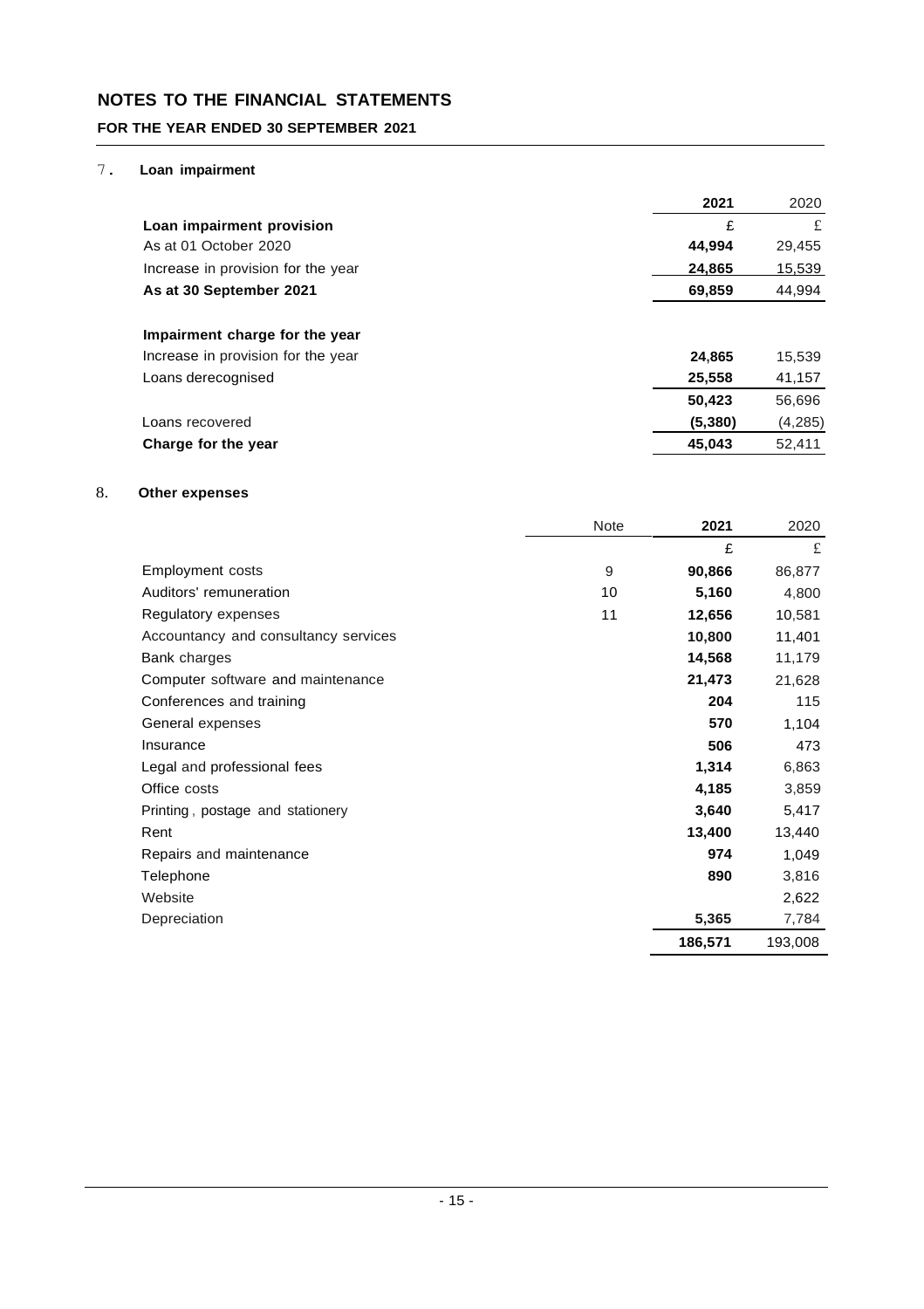# **FOR THE YEAR ENDED 30 SEPTEMBER 2021**

## **9. Employees and employment costs**

|     |                                                                           | 2021          | 2020          |
|-----|---------------------------------------------------------------------------|---------------|---------------|
|     |                                                                           | £             | £             |
|     | Wages and salaries                                                        | 88,403        | 83,509        |
|     | Social security costs                                                     | 1,183         | 2,102         |
|     | Payments to defined contribution pension schemes                          | 1,280         | 1,266         |
|     |                                                                           | 90,866        | 86,877        |
|     |                                                                           |               |               |
|     |                                                                           | <b>Number</b> | <b>Number</b> |
|     | Average monthly number of employees (including Directors) during the year | 6             | 6             |
|     |                                                                           |               |               |
| 10. | <b>Auditors' Remuneration</b>                                             |               |               |
|     |                                                                           | 2021          | 2020          |
|     |                                                                           | £             | £             |
|     | Audit fees payable                                                        | 4,800         | 4,500         |
|     | Fees for other services:                                                  |               |               |
|     | Taxation                                                                  | 360           | 300           |
|     |                                                                           | 5,160         | 4,800         |

## **11. Regulatory expenses**

|                                            | 2021   | 2020   |
|--------------------------------------------|--------|--------|
|                                            | £      | £      |
| FCA and PRA fees                           | 660    | 411    |
| <b>ABCUL dues</b>                          | 5,136  | 4,724  |
| <b>FSCS levy</b>                           | 40     | 32     |
| <b>Fidelity insurance</b>                  | 1,832  | 1.272  |
| Loan protection and life savings insurance | 4,988  | 4,142  |
|                                            | 12,656 | 10,581 |

## **12. Taxation**

Corporation tax is calculated on the bank interest receivable as follows:

|                    | 2021  | 2020  |
|--------------------|-------|-------|
| Current tax        | £     | £     |
| UK corporation tax | 289   | 778   |
|                    |       |       |
|                    | %     | $\%$  |
| Tax rate           | 19.00 | 19.00 |
|                    |       |       |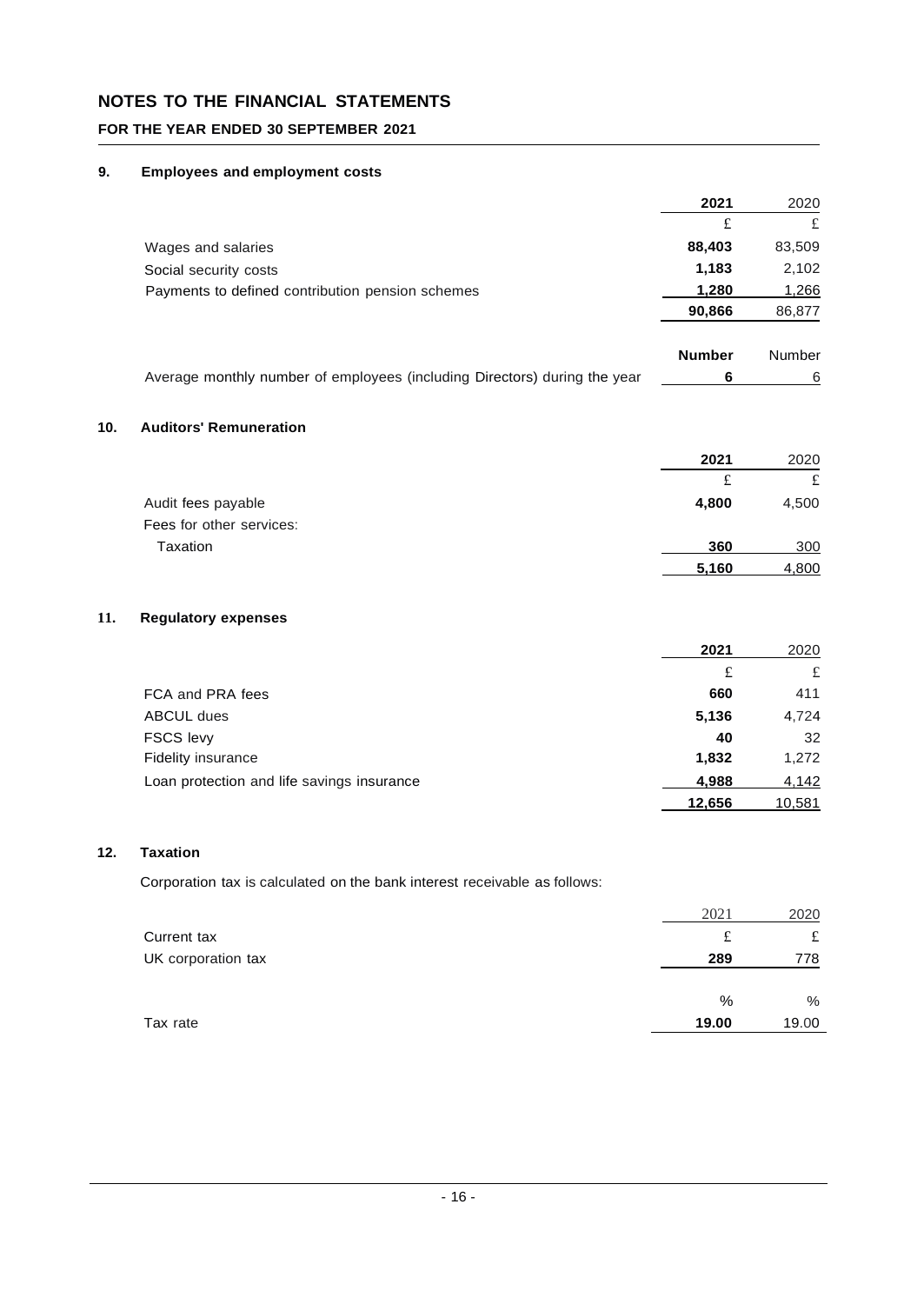## **FOR THE YEAR ENDED 30 SEPTEMBER 2021**

## **13. Loans and advances to customers**

|                                      | <b>Note</b> | 2021          | 2020          |
|--------------------------------------|-------------|---------------|---------------|
| Loan movement                        |             | £             | £             |
| As at 01 October 2020                |             | 811,961       | 705,407       |
| Interest on loans                    |             | 290,624       | 235,494       |
| Loans advanced during the year       |             | 1,426,868     | 1,094,774     |
| Loans repaid during the year         |             | (1, 425, 418) | (1, 182, 557) |
| Loans derecognised                   |             | (25, 558)     | (41, 157)     |
| As at 30 September 2021              |             | 1,078,477     | 811,961       |
|                                      |             |               |               |
| Loan arrears analysis                |             |               |               |
| Not past due                         |             | 971,354       | 704,719       |
| Up to 3 months past due              |             | 39,777        | 45,767        |
| Between 3 and 6 months past due      |             | 14,415        | 26,665        |
| Between 6 and 9 months past due      |             | 11,432        | 13,080        |
| Between 9 months and 1 year past due |             | 14,892        | 20,622        |
| Over 1 year past due                 |             | 26,607        | 1,108         |
|                                      |             | 1,078,477     | 811,961       |
| Loan impairment provision            | 7           | (69, 859)     | (44,994)      |
| Recognised as at 30 September 2021   |             | 1,008,618     | 766,967       |

Factors that are considered in determining whether loans are impaired are discussed in Note 2.

#### **14. Tangible fixed assets**

| <b>Fixtures, fittings and equipment</b> | 2021   |
|-----------------------------------------|--------|
| Cost                                    | £      |
| As at 01 October 2020                   | 2,857  |
| <b>Additions</b>                        | 18,603 |
| <b>Disposals</b>                        |        |
| As at 30 September 2021                 | 21,460 |
|                                         |        |
| <b>Depreciation</b>                     |        |
| As at 01 Octob er 2020                  | 715    |
| Charge for year                         | 5,365  |
| Eliminated on disposals                 |        |
| As at 30 September 2021                 | 6,080  |
|                                         |        |
| <b>Net Book Value</b>                   |        |
| As at 01 October 2020                   | 2,142  |
| As at 30 September 2021                 | 15,380 |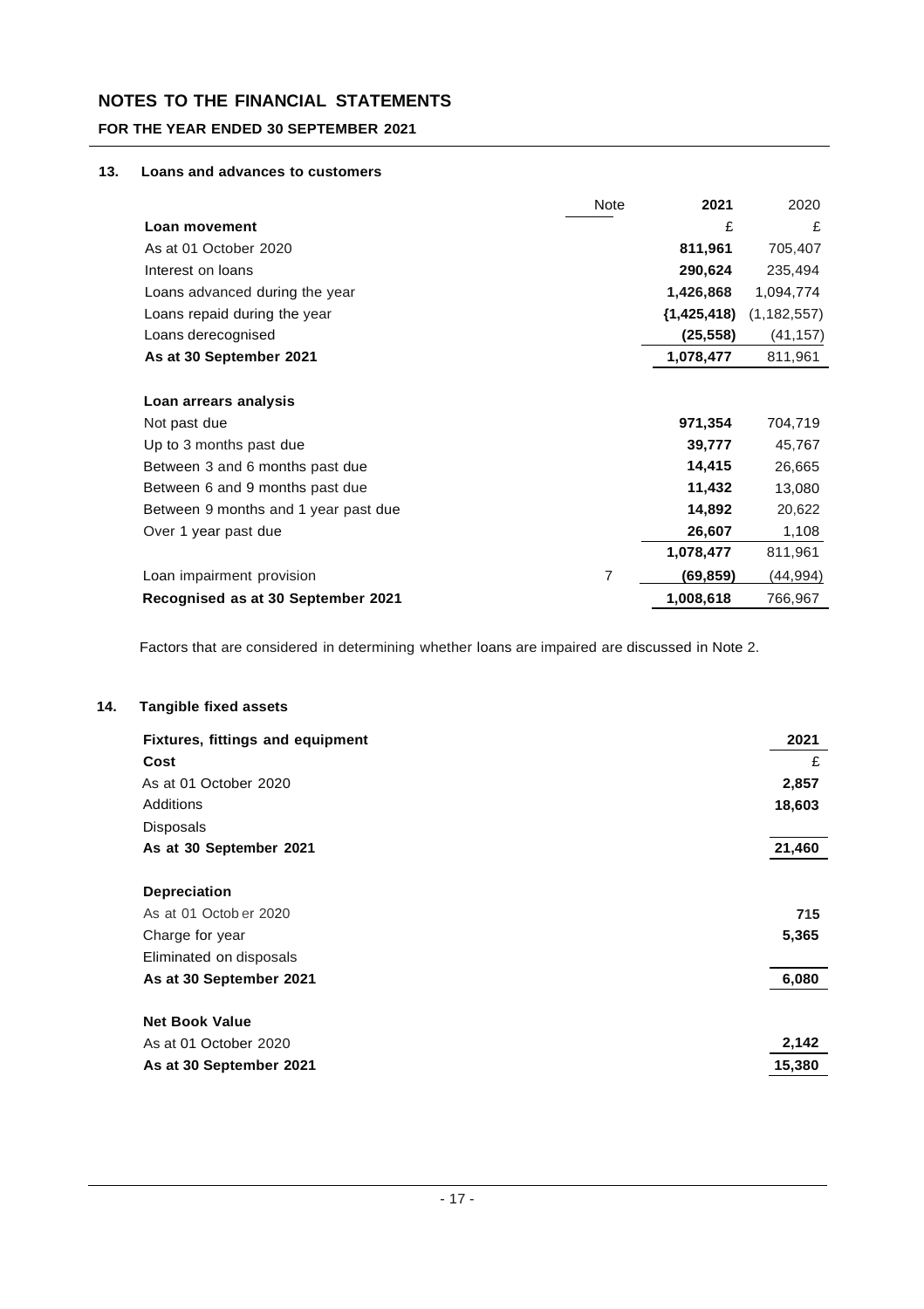## **FOR THE YEAR ENDED 30 SEPTEMBER 2021**

#### **15. Other receivables**

|                                | 2021   | 2020   |
|--------------------------------|--------|--------|
|                                |        | £      |
| Prepayments and accrued income | 1.867  | 7.434  |
| Other receivables              | 20,000 | 20,000 |
|                                | 21.867 | 27.434 |

### **16. Customer deposits**

|                                  | 2021      | 2020                        |
|----------------------------------|-----------|-----------------------------|
| <b>Deposit movement</b>          | £         | £                           |
| As at 01 October 2020            | 1,565,218 | 1,330,602                   |
| Interest on deposits             |           |                             |
| Deposited during the year        | 3,566,672 | 3,059,511                   |
| Withdrawn during the year        |           | $(3,419,207)$ $(2,824,895)$ |
| As at 30 September 2021          | 1,712,683 | 1,565,218                   |
| Deposits by type                 |           |                             |
| Dividend bearing members' shares | 1,691,876 | 1,538,806                   |
| Junior members' deposits         | 20,807    | 26,412                      |
|                                  | 1,712,683 | 1,565,218                   |

#### **17. Other payables**

|                        | 2021   | 2020   |
|------------------------|--------|--------|
|                        | £      |        |
| Corporation tax        | 299    | 699    |
| Creditors and accruals | 41,781 | 47,076 |
|                        | 42,080 | 47.775 |

### **18. Financial risk management**

OCUL manages its shares and loans so that it earns income from the margin between interest receivable and interest payable (including dividends paid).

The main financial risks arising from OCUL's activit ies are credi t risk, li quidity risk and market risk. The Board reviews and agrees policies for managing each of these risks which are summarised below:

### *Credit risk*

Credit risk is the risk that a borrower **will** default on their contractual obligations relating to repayment to OCUL, resulting in financial loss to OCUL. In order to manage this risk the Board approves OCUL's lending policy and all changes to it. All loan applications are assessed with reference to the lending policy in force at the time. Subsequently loans are regularly reviewed for any factors that may indicate the likelihood of repayment has changed. The credit union also monitors its banking arrangements for credit risk.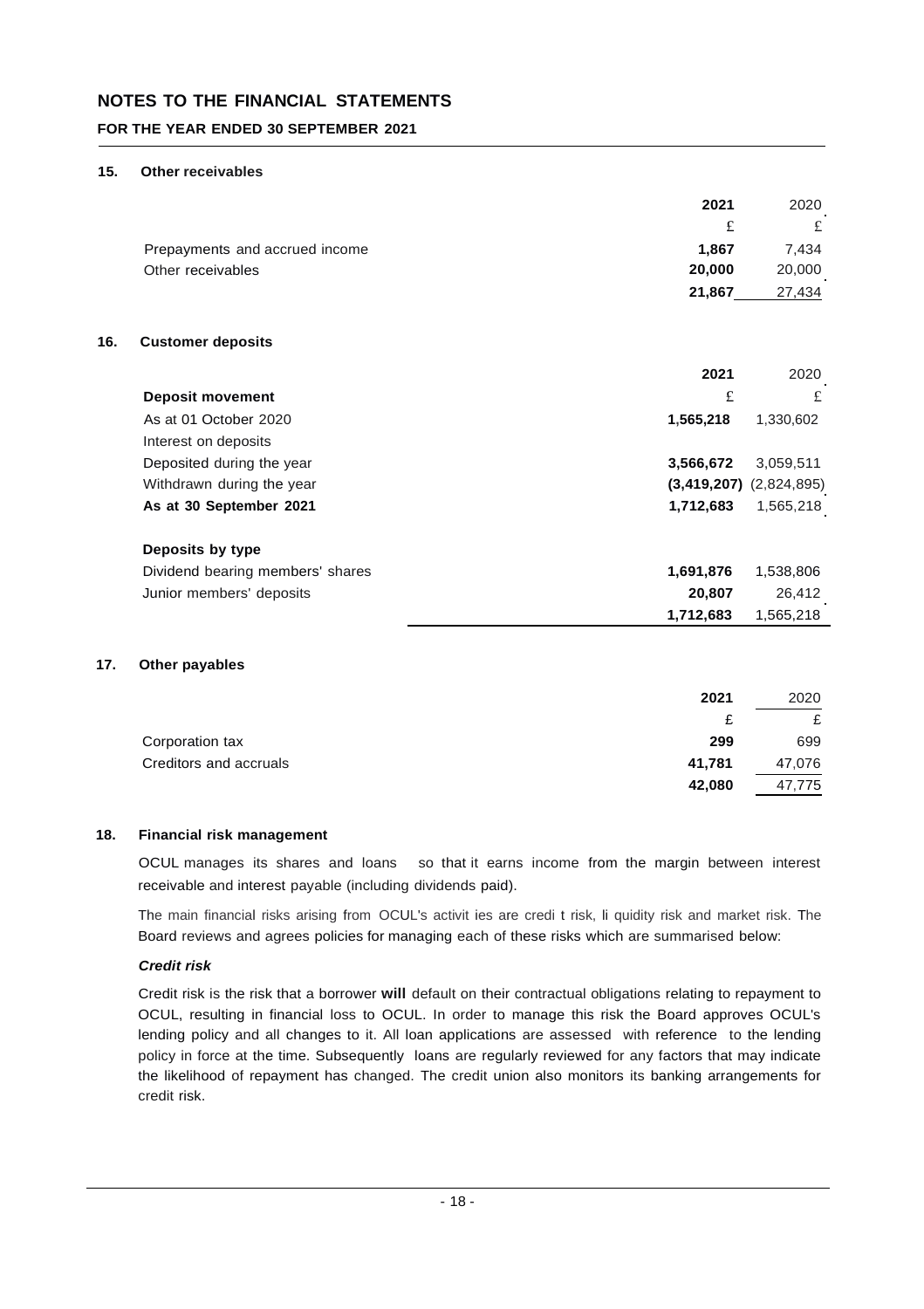## **FOR THE YEAR ENDED 30 SEPTEMBER 2021**

### *Liquidity risk*

OCUL's policy is to maintain sufficient funds in liquid form at time to ensure that it can meet its liabilities as they fall due and meet the liquidity ratios set by the regulators. The objective of the policy is to provide a degree of protection against any unexpected developments that may arise.

### *Market risk*

Market risk generally comprises of interest rate risk, currency risk and other price risk. The main risks impacting the credit union are set out below:

#### *Interest rate risk*

OCUL's main interest rate risk arises between the interest rate exposure on loans, bank deposits and shares that form an integral part of a credit union's operations. OCUL considers rates of interest receivable when deciding on proposed dividend rates. Dividend rates are based on the historical results of the credit union and OCUL's strategic plans. OCUL does not use interest rate options to hedge its own positions.

#### *Foreign Currency Risk*

All transactions are carried out in sterling and therefore OCUL is not exposed to any form of foreign currency risk.

### *Other price risk*

OCUL only holds investments in government securities and those with credit institutions that meet the criteria of Chapter 6 of the PRA rulebook. OCUL monitors the investments throughout the year.

### **19. Credit risk on lending**

OCUL holds the following security against its loans to members:

|                 | 2021    | 2020    |
|-----------------|---------|---------|
|                 |         | -       |
| Attached shares | 202,490 | 198,809 |

#### **20. Interest rate risk disclosures**

The following table shows the average interest rates applicable to relevant financial assets and financial liabilities.

|                                 | 2021      |             | 2020      |             |
|---------------------------------|-----------|-------------|-----------|-------------|
|                                 | Amount    | Av Interest | Amount    | Av Interest |
|                                 | £         | Rate%       | £         | Rate%       |
| <b>Financial assets</b>         |           |             |           |             |
| Loans and advances to customers | 1,078,477 | 30.75       | 811,961   | 31.04       |
|                                 |           |             |           |             |
| <b>Financial liabilities</b>    |           |             |           |             |
| Customer deposits:              |           |             |           |             |
| Ordinary share accounts         | 1,691,876 | 0.00        | 1,538,806 | 0.00        |
| Junior members' deposits        | 20,807    | 0.00        | 26,412    | 0.00        |
|                                 |           |             |           |             |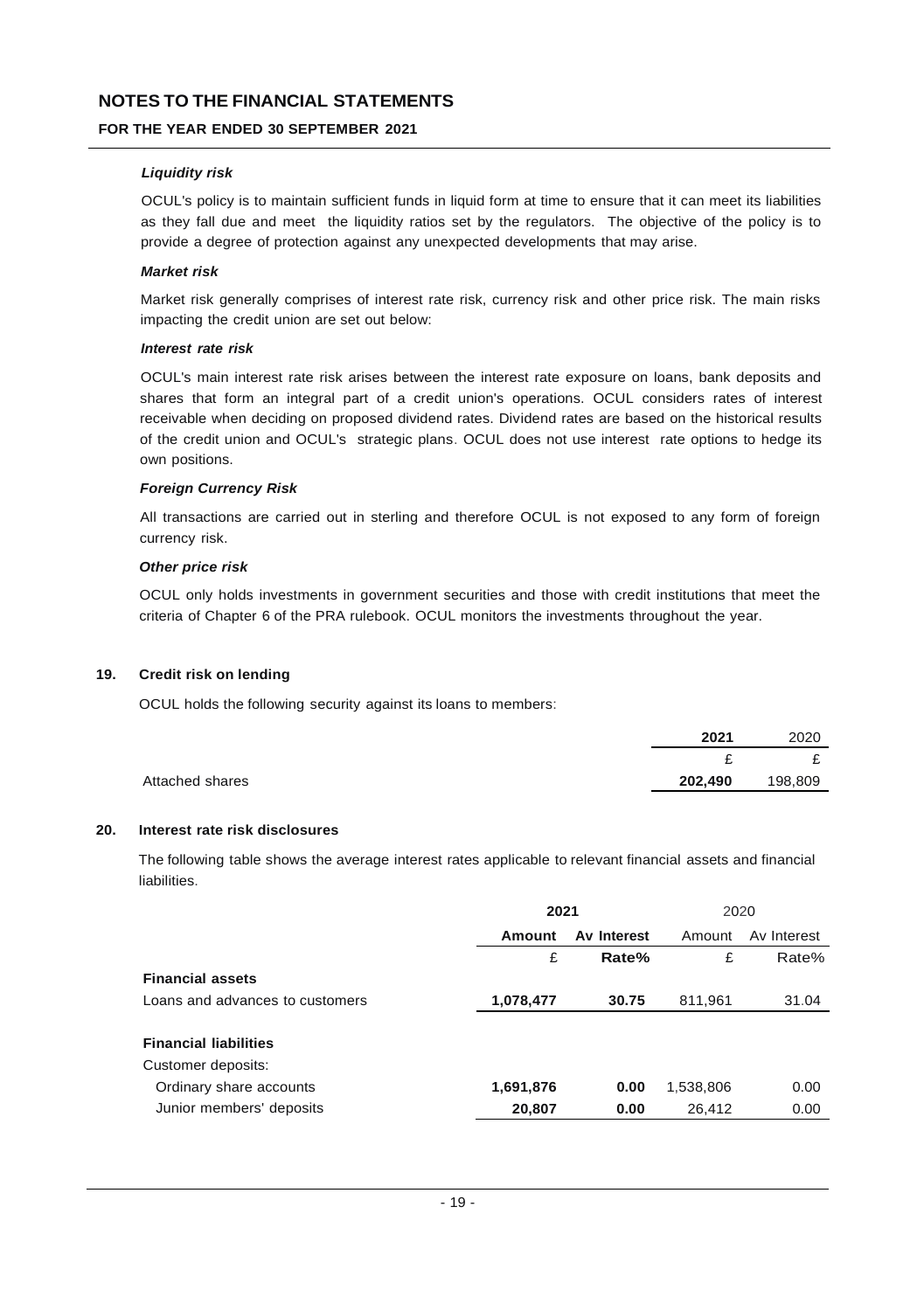## **FOR THE YEAR ENDED 30 SEPTEMBER 2021**

## **21. Capital**

OCUL classes all of its reserves as capital and manages its reserves through its financial and budgeting policies and procedures. The Prudential Regulation Authority sets out requirements for the capital ratio that OCUL must maintain . OCUL's compliance with the ratio at the year end is set out below:

|                               | 2021  | 2020 |
|-------------------------------|-------|------|
|                               | $\%$  | $\%$ |
| Actual capital to asset ratio | 13.64 | 9.85 |
|                               |       |      |
| Regulatory requirement:       |       |      |
| Base capital requirement      | 3.00  | 3.00 |
| Capital buffer                | 10.64 | 6.85 |
|                               | 13.64 | 9.85 |

### **22. Operating lease commitments**

At the year end, OCUL had commitments under non-cancellable operating leases as follows:

|                                                   | 2021  | 2020   |
|---------------------------------------------------|-------|--------|
|                                                   | £     |        |
| Not later than one year                           | 8.275 | 8.275  |
| Later than one year and not later then five years | 1.210 | 2.764  |
| Later than five years                             |       |        |
|                                                   | 9.485 | 11.039 |

### **23. Related party transactions**

OCUL classes the Directors and members of the senior management team as key management.

|                                                  | 2021   | 2020   |
|--------------------------------------------------|--------|--------|
| Remuneration of key management                   |        |        |
| Wages and salaries                               | 26.935 | 26.651 |
| Social security costs                            | 2,502  | 2.478  |
| Payments to defined contribution pension schemes | 621    | 614    |
|                                                  | 30,058 | 29.743 |

Balances held by members of key management in OCUL are set out below. Loans to key management are on standard terms and conditions.

|                                  | 2021  | 2020  |
|----------------------------------|-------|-------|
| Transactions with key management |       |       |
| Loans to key management          |       |       |
| Shares held by key management    | 4.931 | 3.141 |